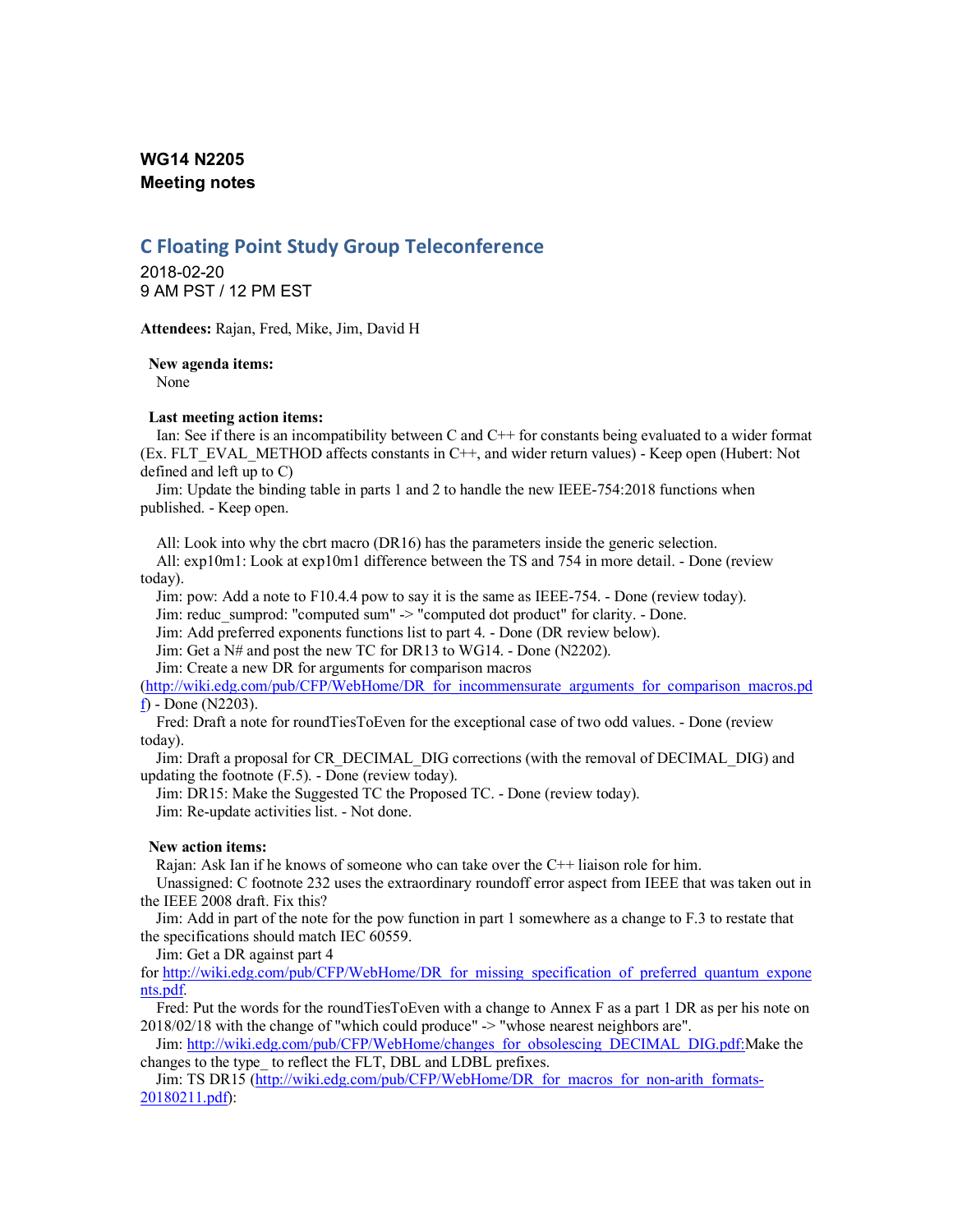Change "Suggested" to "Proposed", "into a proposed" -> "as is into a proposed" Fred, Rajan: Check if the Generic replacement suppress macro expansion. Jim: Get a new N document for the new proposed TC for TS DR16. Jim: Write up the TS DR13 2018/02/18 Jim's email as a suggested TC. David: Look into the IEEE binding differences to see if they are real issues (from Fred's email on 2018/02/18).

### **Issues:**

Does CR\_DECIMAL\_DIG have the same issues as DECIMAL\_DIG?

## **Next Meetings:**

March 13th, 2018, 12:00 EDT, 9:00 PDT Same teleconference number.

#### **Discussion:**

IEEE 754 revision:

Still finding little items that need to be looked at, but getting smaller and less contentious. Looking good for completion. Good shape to move forward for ballot. March 23rd will possibly be the final technical draft.

#### C++ liaison:

Nothing. Need a successor for this role.

\*Rajan: Ask Ian if he knows of someone who can take over the C++ liaison role for him.

Action item details:

exp10m1 underflow: Want to say the same thing as exp2m1.

\*Jim: C footnote 232 uses the extraordinary roundoff error aspect from IEEE that was taken out in the IEEE 2008 draft. Unassigned action item.

Fred: Sounds like a C11 DR.

Jim: We shouldn't change the definition of range error, but should change the footnote.

pow consistency with 754 (Jim's email on 2018/02/06): Seem to have already said this.

Fred: I think we need the note. But can have it as a general sentence in F.1.

David: Should we have a special case for pow?

Rajan: We should not add it for pow due to out of sync and too many extra additions making the standard less readable/too large. OK with making the last sentence of the note an editorial addition to F.3.

\*preferred exponents for part 4

(http://wiki.edg.com/pub/CFP/WebHome/DR\_for\_missing\_specification\_of\_preferred\_quantum\_exponent s.pdf): Expected DR19.

\*roundTiesToEven for case of two odd neighbors (Fred's email on 2018/02/18):

Jim: roundTiesToEven is a 754 term. It needs to be qualified with a preamble to link it to the TS-1. Jim: Should this be in Annex F or the main part of the standard? Yes.

David: Should say the nearest neighbors are, not that we produce both of them.

"which could produce" -> "whose nearest neighbors are"

fix-ups for removal of DECIMAL\_DIG (Jim's email on

2018/02/17, http://wiki.edg.com/pub/CFP/WebHome/changes\_for\_obsolescing\_DECIMAL\_DIG.pdf): Fred: The type\_DECIMAL\_DIG should have type\_ be the type prefix (FLT, DBL, LDBL).

Jim: Yes, this needs to be fixed throughout the proposal.

Jim: The F.5 fix needed the to-nearest rounding to get the identity function (it is incorrect in C11). \*Jim: Make the changes to the type\_ to reflect the FLT, DBL and LDBL prefixes.

TS DR15 (http://wiki.edg.com/pub/CFP/WebHome/DR\_for\_macros\_for\_non-arith\_formats-20180211.pdf):

Need to change "Suggested" to "Proposed", "into a proposed"  $>$  "as is into a proposed"

TS DR16: Parenthesis movement: Unknown why that was done. Jim: Does the Generic replacement suppress macro expansion?